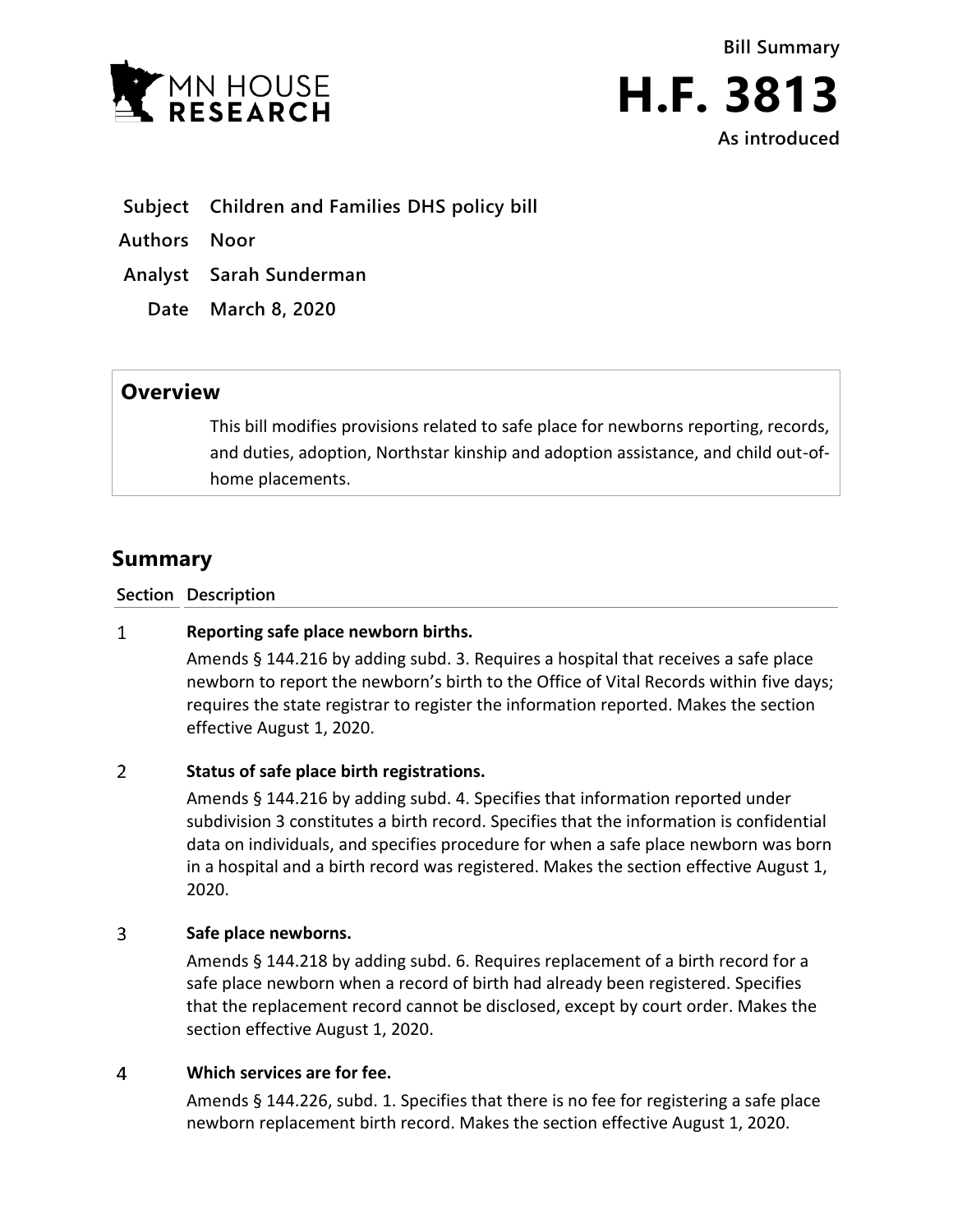# 5 **Give life a chance; safe place for newborns duties; immunity.**

Amends § 145.902. Specifies that "safe place" includes the hospital where the newborn was born, and that a safe place may ask the mother about Indian tribal lineage.

Adds requirement for the hospital to report receiving a safe place newborn within five days; specifies birth record requirements. Clarifies that a hospital is immune from criminal or civil liability or administrative penalty under this section. Makes the section effective August 1, 2020.

# 6 **Permanent legal and physical custody.**

Amends § 256N.02, subd. 16. Specifies that "permanent legal and physical custody" requires a full transfer, ordered by a district court, to a relative who is not a parent. Specifies that for purposes of Northstar kinship assistance eligibility, permanent legal and physical custody shall not include any joint custody arrangements.

### $\overline{7}$ **Reassessment.**

Amends § 256N.02, subd. 17. Removes "guardianship," so that the "at risk child" designation on reassessment only applies to adoption assistance.

# 8 **General eligibility requirements.**

Amends § 256N.22, subd. 1. Specifies that for Northstar kinship assistance eligibility, custody must be transferred to a relative who is not a parent, with no shared custody arrangements.

# 9 **Special needs determination.**

Amends § 256N.23, subd. 2. Specifies that parent consent to adoption to a relative custodian may constitute evidence for a determination that the child must not or should not be returned to the home of the child's parents, for Northstar adoption assistance eligibility. Removes erroneous cross-reference.

### 10 **Exclusions.**

Amends § 256N.23, subd. 6. Allows a relative custodian currently receiving Northstar kinship assistance benefits to possibly receive Northstar adoption assistance benefits if the custodian adopts the child.

## 11 **Assessment.**

Amends § 256N.24, subd. 1. Removes reference to kinship assistance, clarifying that the at-risk child designation only applies for adoption assistance.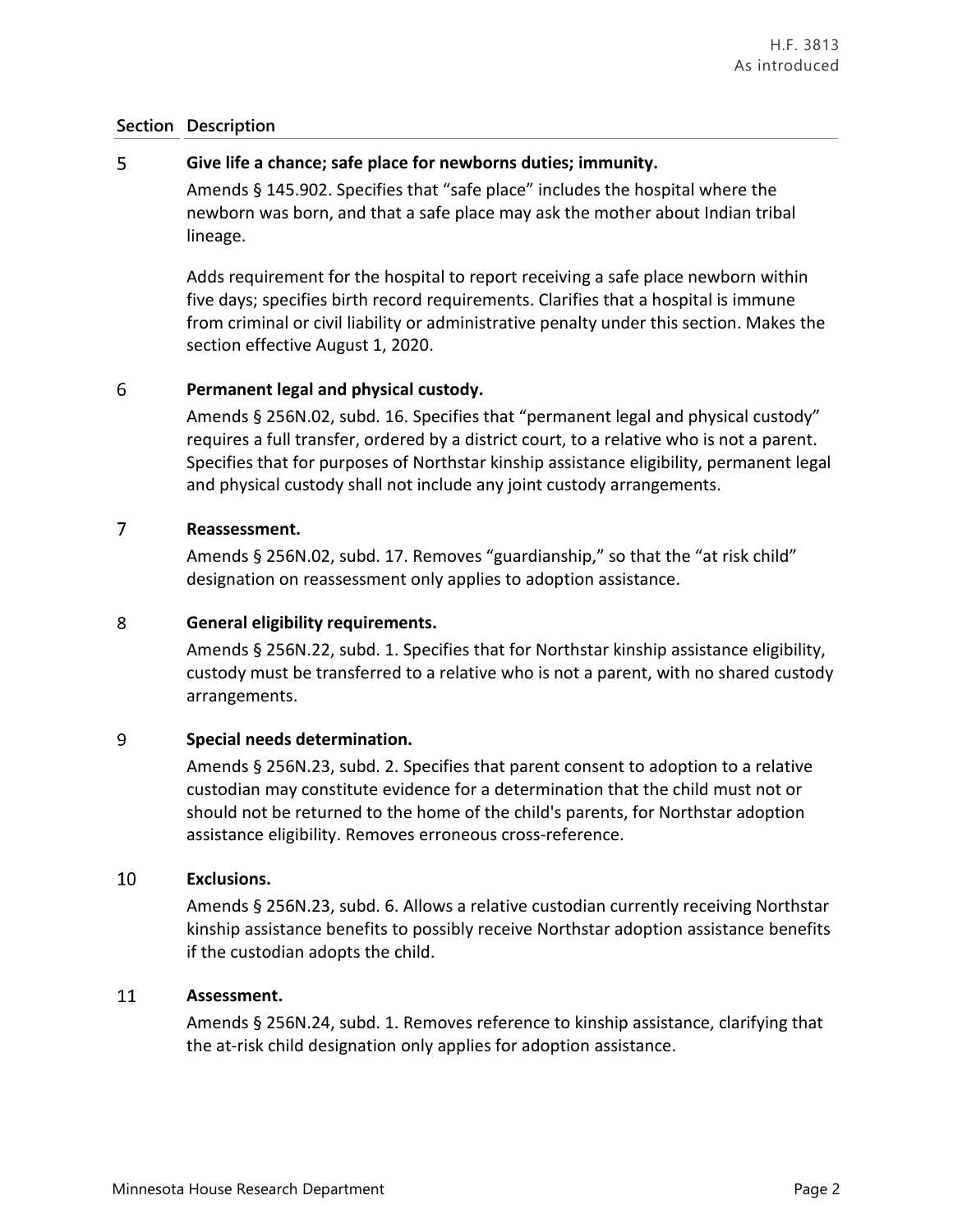## 12 **Completing the special assessment.**

Amends § 256N.24, subd. 8. Removes reference to at-risk child designation from kinship assistance provision, since designation only applies for adoption assistance.

### 13 **Completion of reassessment.**

Amends § 256N.24, subd. 11. Removes reference to kinship assistance, clarifying that the at-risk child designation only applies for adoption assistance.

#### 14 **Approval of initial assessments, special assessments, and reassessments.**

Amends § 256N.24, subd. 12. Updates terminology.

#### 15 **Assessment tool determines rate of benefits.**

Amends § 256N.24, subd. 14. Updates terminology.

#### 16 **Adult adoption.**

Amends § 259.241. Allows an individual in extended foster care to consent to their own adoption, if the court finds the individual competent to give consent. Removes termination of sibling relationships upon adult adoption.

### 17 **Parental responsibilities.**

Amends § 259.35, subd. 1. Corrects cross-reference.

### 18 **Preadoption assistance.**

Amends § 259.53, subd. 4. Makes clarifying change.

### 19 **Withdrawal of registration.**

Amends § 259.75, subd. 5. Specifies that a child may be removed from the state adoption exchange when a child is not seeking an adoptive home or is no longer under the guardianship of the commissioner.

### 20 **Periodic review of status.**

Amends § 259.75, subd. 6. Modifies requirements for the adoption exchange, requiring the commissioner to review the status of a child who was removed from the exchange, and allowing the commissioner to determine that a child must be registered. Requires periodic review to determine progress toward adoption.

### 21 **Rules; staff.**

Amends § 259.75, subd. 9. Allows the commissioner to contract for part of the state adoption exchange service, in line with current practice.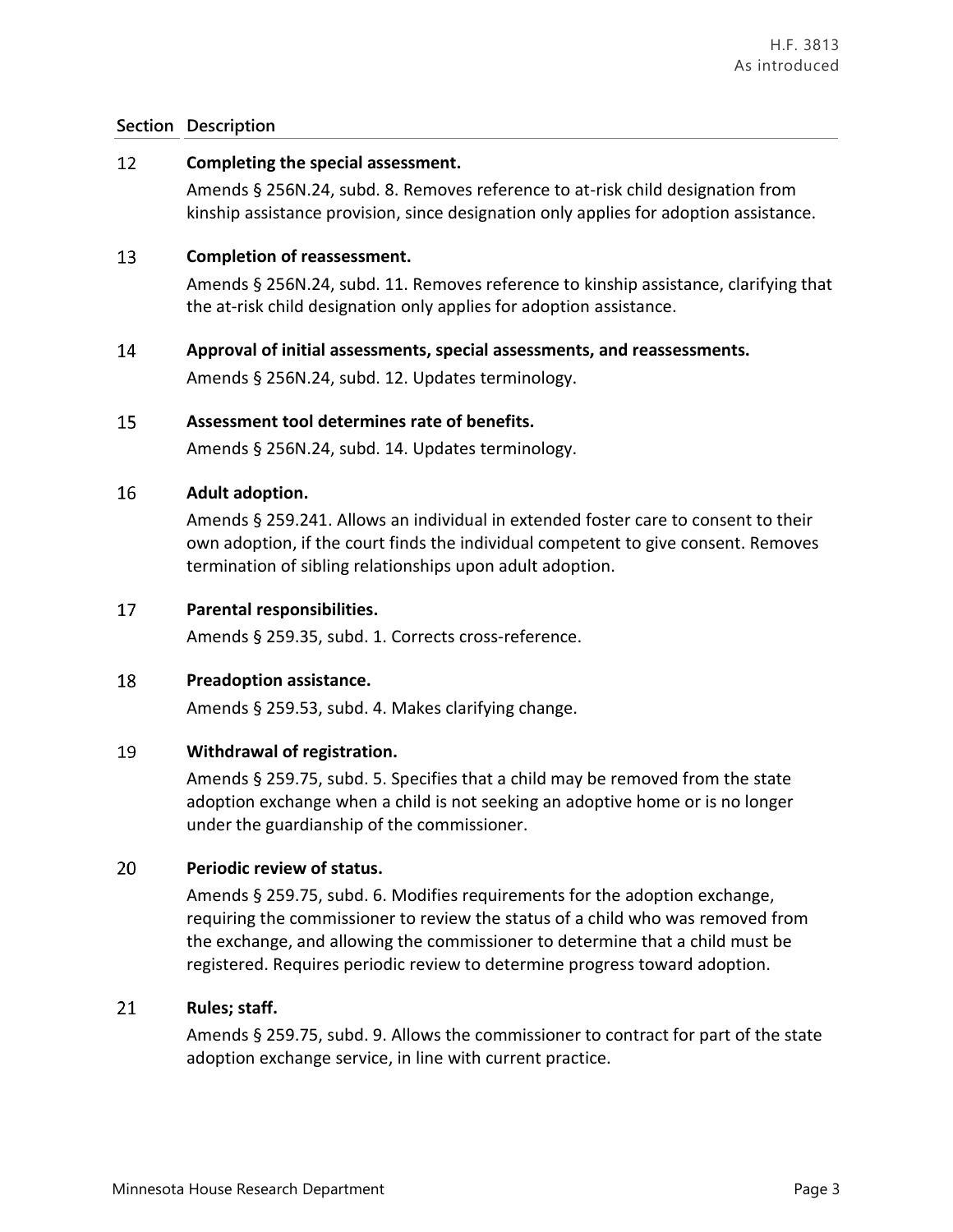## 22 **Social and medical history.**

Amends § 259.83, subd. 1a. Adds cross-reference to clarify that two versions of the form exist.

#### 23 **General information.**

Amends § 259A.75, subd. 1. Includes tribal agencies for receipt of reimbursement for contracted adoption placement services.

#### 24 **Purchase of service contract child eligibility criteria.**

Amends § 259A.75, subd. 2. Removes outdated cross-reference; removes requirement that a child have a fully executed adoption placement agreement to receive adoption services.

## 25 **Agency eligibility criteria.**

Amends § 259A.75, subd. 3. Includes tribal agencies for access to adoption services.

#### 26 **Application and eligibility determination.**

Amends § 259A.75, subd. 4. Includes tribal agencies for reimbursement of costs for adoption placement services.

### 27 **Licensed residential family-based substance use disorder treatment program.**

Amends § 260C.007, subd. 22a. Modifies cross-reference, includes programs licensed or approved by tribes in definition.

### 28 **Out-of-home placement; plan.**

Amends § 260C.212, subd. 1. Modifies provision relating to copies of a child's health and education records, and social and medical history, upon discharge from foster care.

#### 29 **Placement decisions based on best interests of the child.**

Amends § 260C.212, subd. 2. Adds clarifying language for relative placement preference order.

### 30 **Social and medical history.**

Amends § 260C.212 by adding subd. 15. Requires the responsible social services agency to complete a child's social and medical history using forms developed by the commissioner, and working with the child's birth family, foster family, medical and other providers, and school. Specifies timeline and information that must be included in the social and medical history.